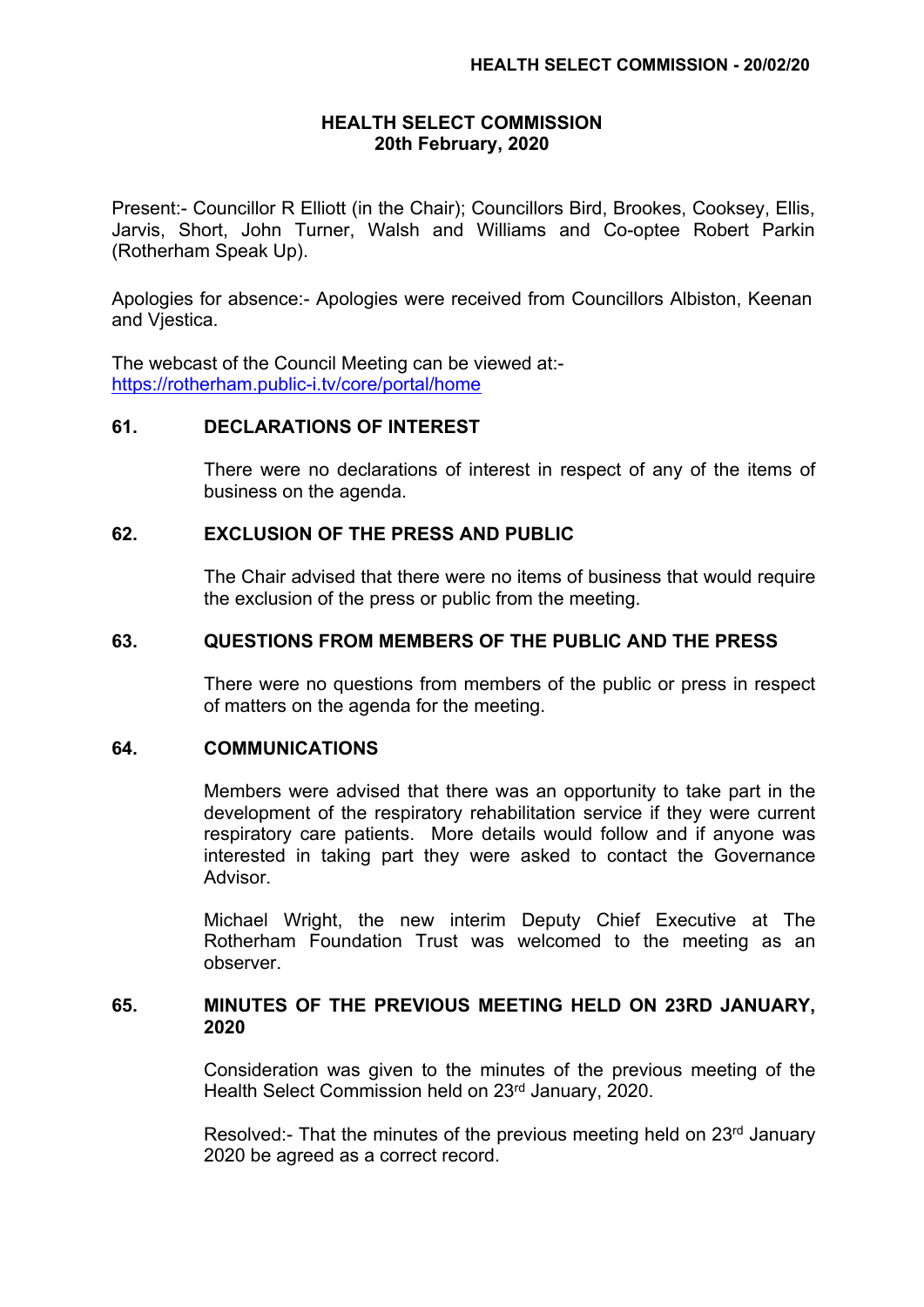## **66. ROTHERHAM RESPIRATORY PATHWAY**

Jacqui Tuffnell, Head of Commissioning at Rotherham Clinical Commissioning Group (CCG) delivered a short presentation to update Members on developments since September following the public consultation.

## **Context**

The NHS 10 year plan stresses the need to develop better integrated care pathways with emphasis upon Primary Care Networks, with *practices working together at scale*, with a *combined workforce* to better care for patients.

# **Right Care Data – highlights**

- Rotherham has high cost respiratory services, high admission levels and poorer outcomes for our patients than our counterparts across the integrated care system – as things had moved on quicker elsewhere.
- Non elective admission levels are high particularly for chronic lower respiratory, especially COPD.
- Asthma, influenza and pneumonia were also highlighted as areas where Rotherham admitted more non-electively than the right care peer group.

#### **Respiratory health outcomes – Under 75 mortality rate 'preventable'**

2015-17 data showed Rotherham had a rate of 25.4% and a ranking of  $12<sup>th</sup>$  highest of the 15 local authorities in Yorkshire and Humber, where the average was 22%. The England average was 18.9%. Deprivation was a factor in Rotherham being an outlier.

#### **Respiratory disease in the North East and Yorkshire**

Impact on Urgent and Emergency Care (2017-18)

- Highest rate of emergency admissions for (Chronic Obstructive Pulmonary Disease (COPD)
- Last two winters non-elective admissions (NEL) for adults up to 4.400 admissions in a single week
- Opportunities to reduce respiratory bed days (136,000), primary care prescribing (£25m) and NEL spend (£38m)

**Opportunities** 

- Flu and pneumonia
	- $\circ$  33,500 more patients could receive the PPV vaccine
	- $\circ$  25,500 more patients aged 65+ could take up the seasonal flu vaccine
	- o 4,200 more patients with COPD could receive an influenza immunisation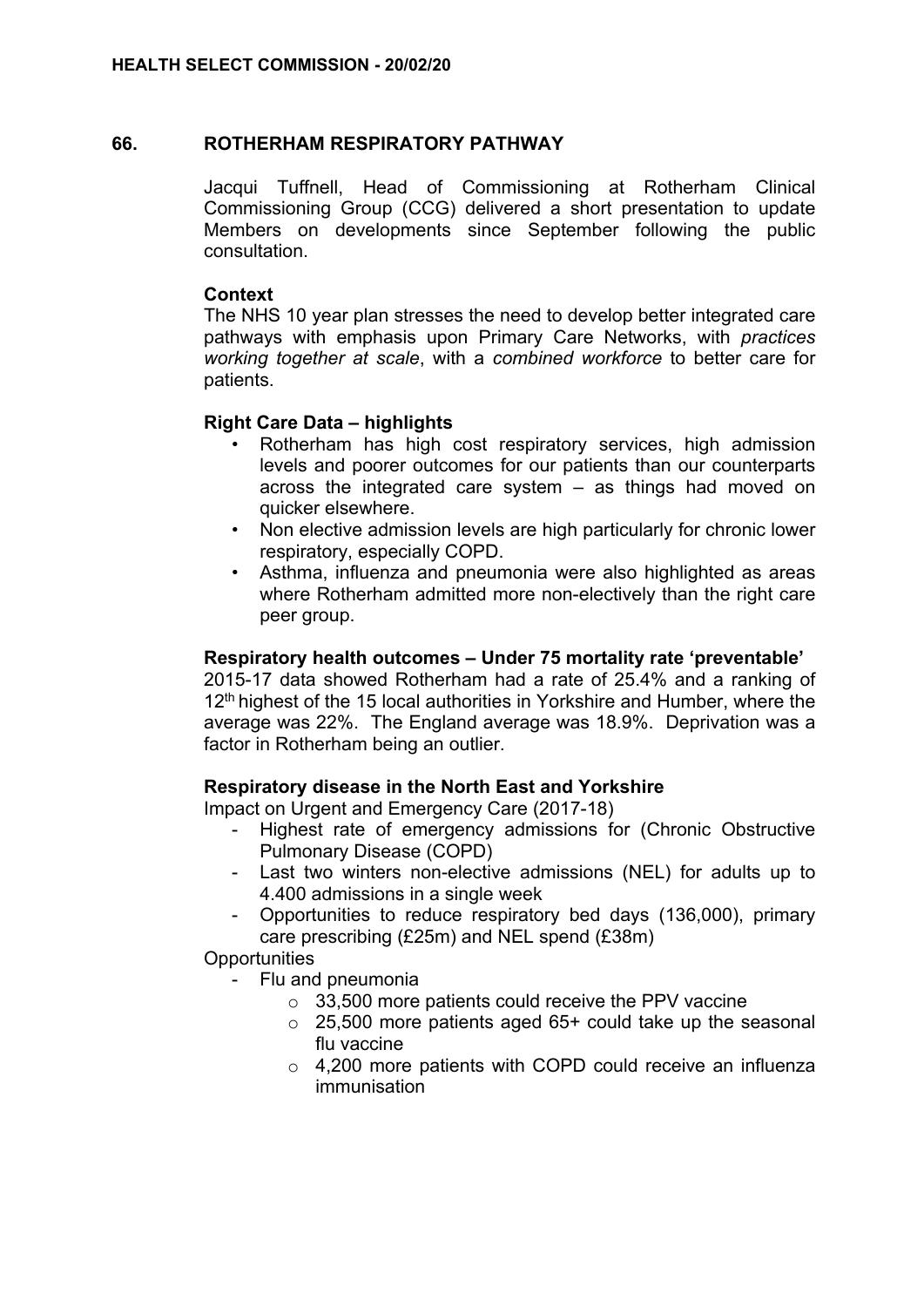- COPD
	- o 24,400 more people with COPD could be registered
	- o 2,500 more people with COPD could have diagnosis confirmed by spirometry
	- $\circ$  6,000 more people could have a review by an HCP

Right Care was part of the NHS which looked at peers and changes achieved elsewhere. Although people may choose not to have vaccines, Rotherham could do better on this.

# **Local Challenges**

- Fragmentation across the respiratory pathway
- Fragmentation of the home oxygen service
- Inconsistent diagnosis across Rotherham it was important to get the diagnosis right at the beginning
- Inconsistent management of respiratory patients across the system
- High admissions to hospital, which could have been prevented
- Low uptake of smoking cessation
- No respiratory Community team now best practice

*56% of the admissions to Breathing Space could have been avoided with support in the patient's own home from a Community Respiratory Team, saving 156 bed days.*

#### **Patient Engagement Feedback**

- Timely access to primary care Day time, evenings and weekends for reviews and feel unwell
- Pulmonary rehabilitation closer to home and at evenings and weekends – at more convenient times
- Alternative access to care and information via APPs and websites, phone and video – being confident to use these
- Faster discharge from hospital with specialist support at home
- Consistent information on how to manage their conditions

#### **Rotherham Opportunities**

- We could detect and diagnose 2,366 more patients with COPD
- Spirometry diagnosis and measuring disease progression
- Annual reviews of people with COPD and asthma
- We are doing well on pneumonia and influenza vaccination over 65s compared with elsewhere in the North East and Yorkshire
- RCCG spending just over £1 million more on prescribing than lowest 5 peers – this related to types of inhaler and also to inappropriate use of inhalers that led to waste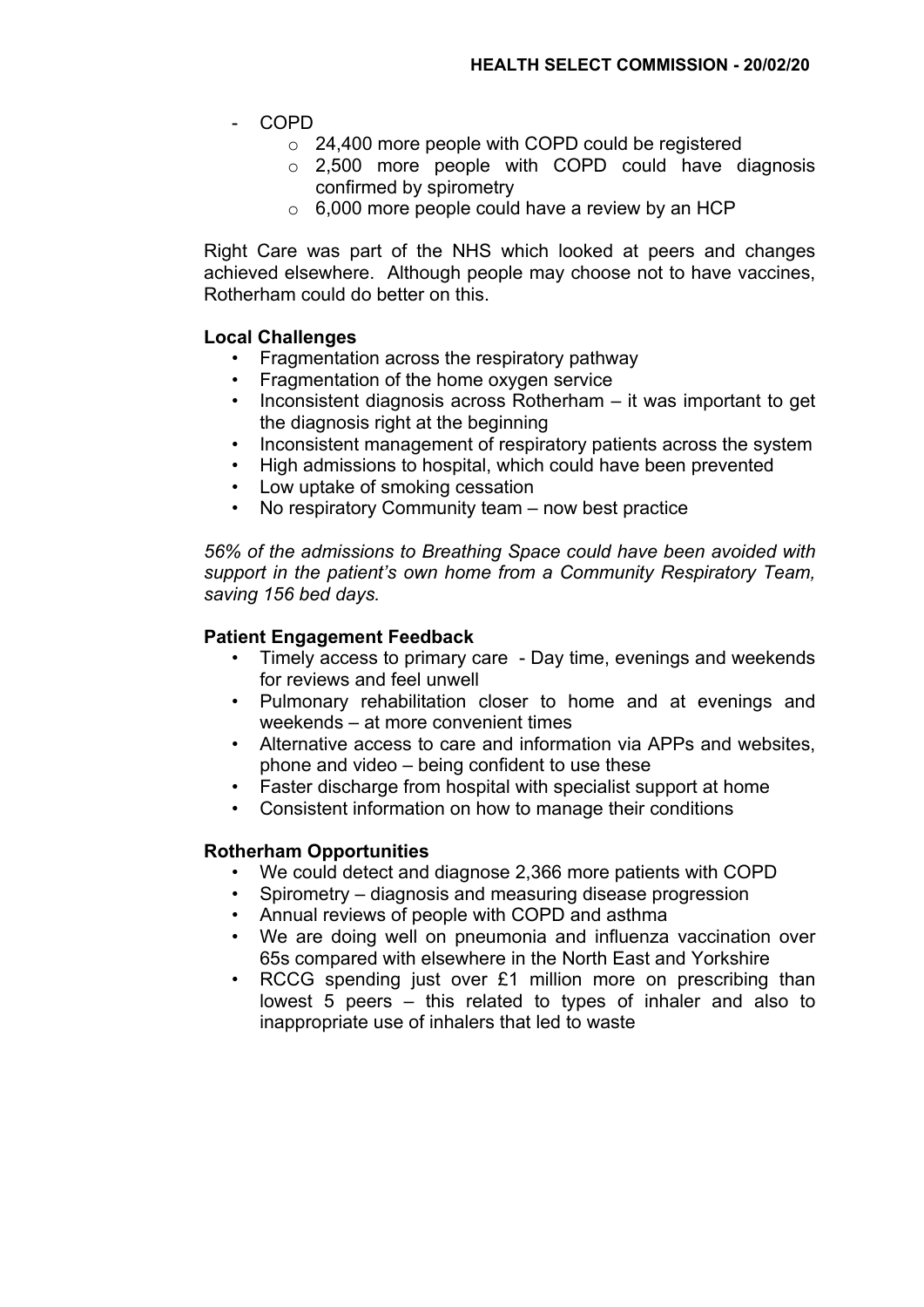# **Proposed Model**

Graphic representation of the new model as presented.

Self care would be promoted at all levels across the system and was an important element of the model. Community Matrons were doing and excellent job, especially this winter when the system faced greater pressures. the Specialist Respiratory Pharmacist was a new role and would help to ensure people had the right inhaler and their expertise would be used to advise GPs.

Tier 1 – Primary Care

- Supports patients requirements for day, evening and weekend reviews
- Supports PCN requirements of working at scale
- Provides consistency and equity of care
- Good feedback from present hub services across primary care
- Hub can be supported by a specialist respiratory clinical pharmacist , who also supports in the community
- Hubs could support new roles such as physiology apprentices and physician associates

This would entail delivery of the right training to be able to provide better support. New roles would supplement the existing workforce and help to address the shortage of GPs and Advanced Nurse Practitioners. Regarding consistency and equity of care, the 30 practices in Rotherham all did things slightly differently at present, so this would lead to the same level of care in all.

Tier 2 - Community Respiratory Service based at Breathing Space

- Outpatient clinics
- Rapid access clinic/hotline same day appointments
- Housebound patient management
- Assessment and management
- End of life care management
- Pulmonary rehabilitation /physiotherapy
- Enhanced CBT: psychology input & support
- Discharge management for inpatients
- Early supported discharge follow up within 2 days
- Clinic reviews (caseload)
- Management plans for primary care follow up good, consistent plans for all patients
- Discharge to tier 1 &Community Matron
- Telephone Advice for Tiers 1 & Community Matrons
- Training for primary care (PCN footprint) upskilling so this was uniform
- High intensity User Targeted support
- Admission avoidance
- Virtual clinic/MDT reviews could be by telephone or Skype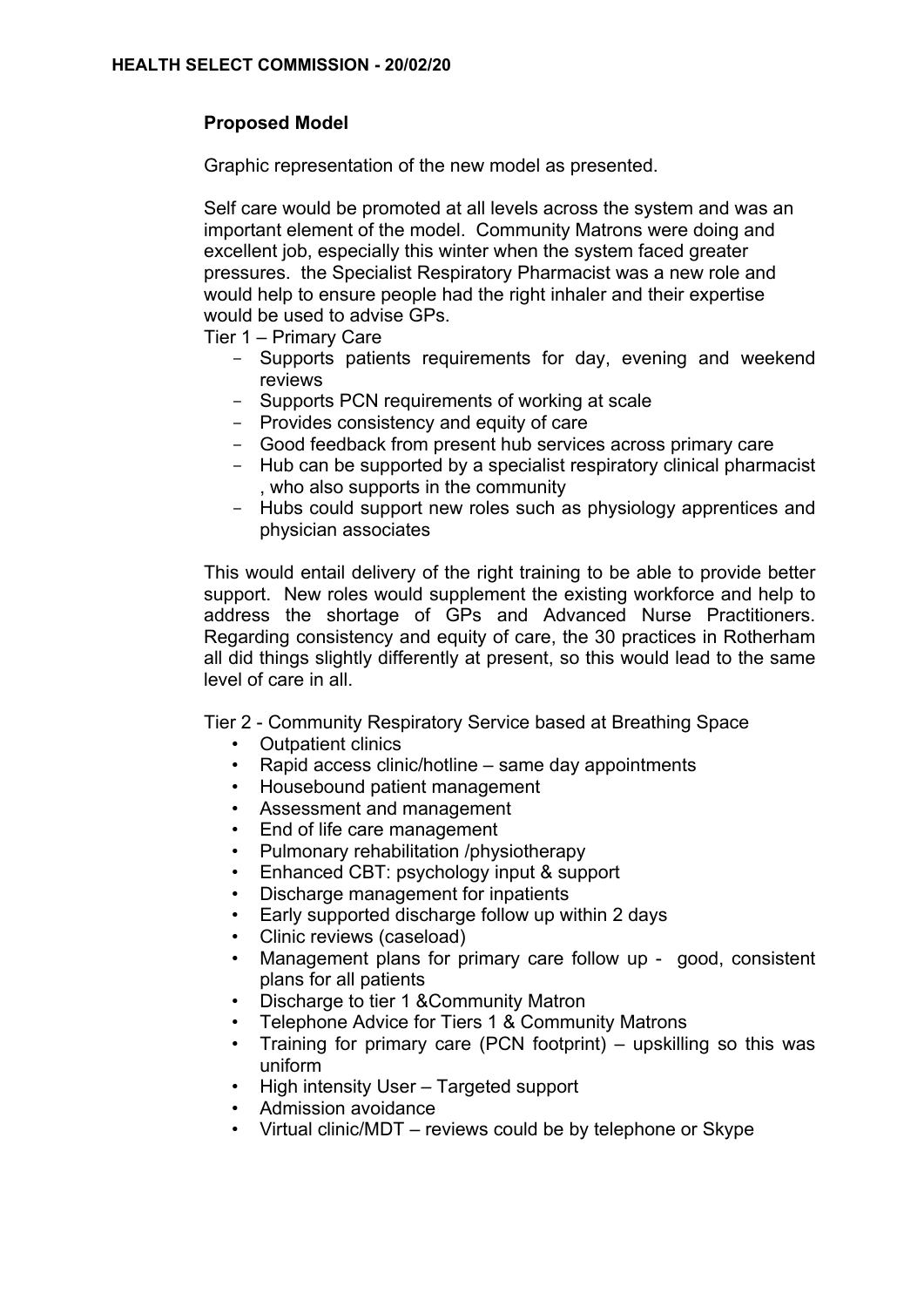Tier 3 – Acute Care hospital based

- Acute admissions
- Inpatient pulmonary rehabilitation
- NIV assessment & management
- Inpatient discharge to tier 3
- Outpatient discharge back to tiers 1 and 3
- Complex co-morbidities
- Deterioration beyond expected rate

Positive feedback had been received regarding the respiratory unit at Rotherham Hospital which focused on all acute admissions.

Following the presentation, Health Select Commission (HSC) watched a short animation about the proposed service changes, which was welcomed as a positive means of presenting information for the public: [https://youtu.be/cNKaV32h\\_uY](https://youtu.be/cNKaV32h_uY)

Members commented that access to services rather than existing services would be modified and wondered what the impact would be on primary care. It was confirmed that first and foremost people would go to primary care, as with diabetes, with support to GPs from Breathing Spaces rather than directly to a specialist team.

This was followed up by a question around the ability of GPs to do this in a timely way given that access to GPs for an appointment was a mixed picture and whether this issue could have a negative impact on the whole model. The CCG confirmed that a significant amount of work had gone in to increasing the number of appointments, with more available last year than ever and greater capacity in the system than the required number of appointments. As discussed before, the issue was often one where patients wanted an appointment with a specific GP at a certain time and if that GP only worked two days each week that would create a wait. For regular health checks patients were able to get a routine appointment in five days. This was one of the reasons for working on a hub basis sharing resources, so not all 30 practices would be trained on spirometry as some did not see sufficient volumes of patients to undertake the diagnostics. There would also be a hotline between Breathing Spaces and GPs for patients who needed support at home. It was agreed that concerns about a specific practice would be taken back.

Communications were important and there was still a lack of awareness about the hubs. An additional extended access hub had been established on site at the hospital to support them with capacity and people would be triaged and moved to that and seen within an hour. It would also be made clear to patients when they did not need to have gone to the Urgent and Emergency Care Centre (UECC) for care and should have been seen either by their own GP or at a hub. The Chair asked whether take up of Sunday appointments at the hubs had increased and it was now approximately 50%. The extended hours hub at the hospital was there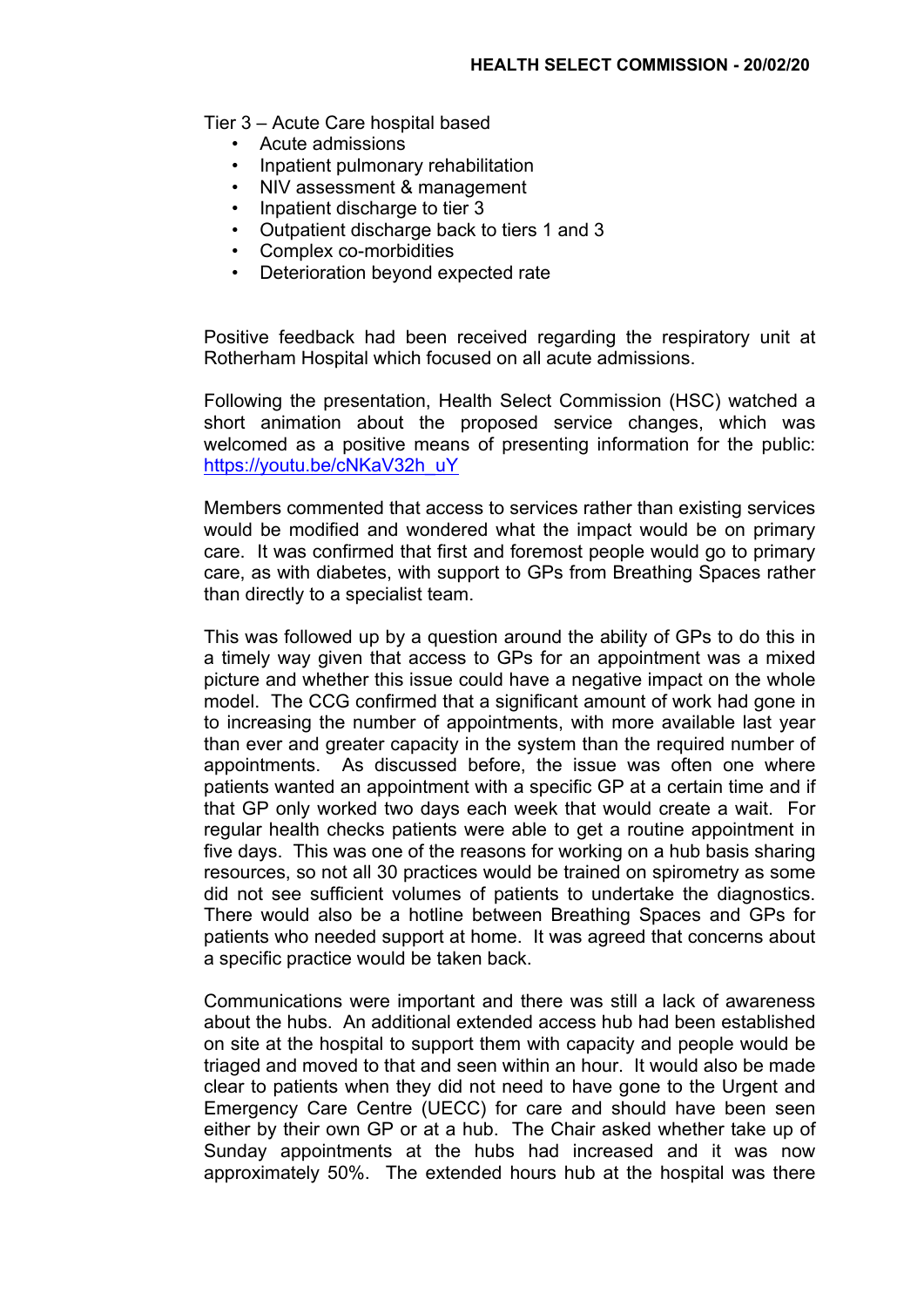seven days a week including all day on Saturdays with around 30 patients moved from the UECC and some direct bookings there from a patient's own GP.

In terms of patients going to the hospital by ambulance, for example with a severe asthma attack, the question was asked about rapid access into hospital and whether patients would go directly to ward A3 rather than to the UECC given the potential waiting times reported recently. It was clarified that they would go to the UECC first for assessment and once their condition was settled would then be transferred to the respiratory ward. Reassurance was provided that patients with breathing difficulties would be seen quickly.

Regarding the statistics presented for the North East and Yorkshire, Members inquired about specific indicators for Rotherham and what success would look like and how it would be reported. A clear specification had been developed which was an amendment to the present one as community services had been planned but not implemented. Reduced hospital admissions would be one measure but full detail on the key performance indicators would be shared with HSC.

With regard to the response rate to the survey, it was noted that 773 people accessed the survey but only 443 fully completed responses were received and if this signified difficulties with completion. Some surveys were only partial responses as not all questions were relevant to all patients. The response rate was around 62%. Clearly it would be better to have a 100% response rate and questions had been asked about the ease of completion in some of the sessions but no-one had reported any difficulties. It was clarified that the service was for over 18s so no children and young people had been surveyed. Further detail around survey responses and numbers would follow.

The new model would be implemented in a phased approach working towards the full structure being in place by winter 2020. Recruitment processes had commenced with the hospital, the business case had been signed off and the service specification developed. Funding for staffing resources also been agreed, with the first three staff members for the new structure recruited. Members requested a progress update in the autumn.

Members reiterated their previous concerns about digital inclusion with the focus on apps, websites and twitter and sought assurance that other means of contact and communications would continue to be employed. Telephone calls and letters would still be used and patients would identify their preferred means of contact.

Regarding the inconsistency referred to between GPs it was clarified that some GPs proactively managed patients with respiratory conditions whereas others referred them straight to Breathing Space without attempting to manage those conditions. So the ambition in the new pathway was to provide the same level of care. In terms of referring to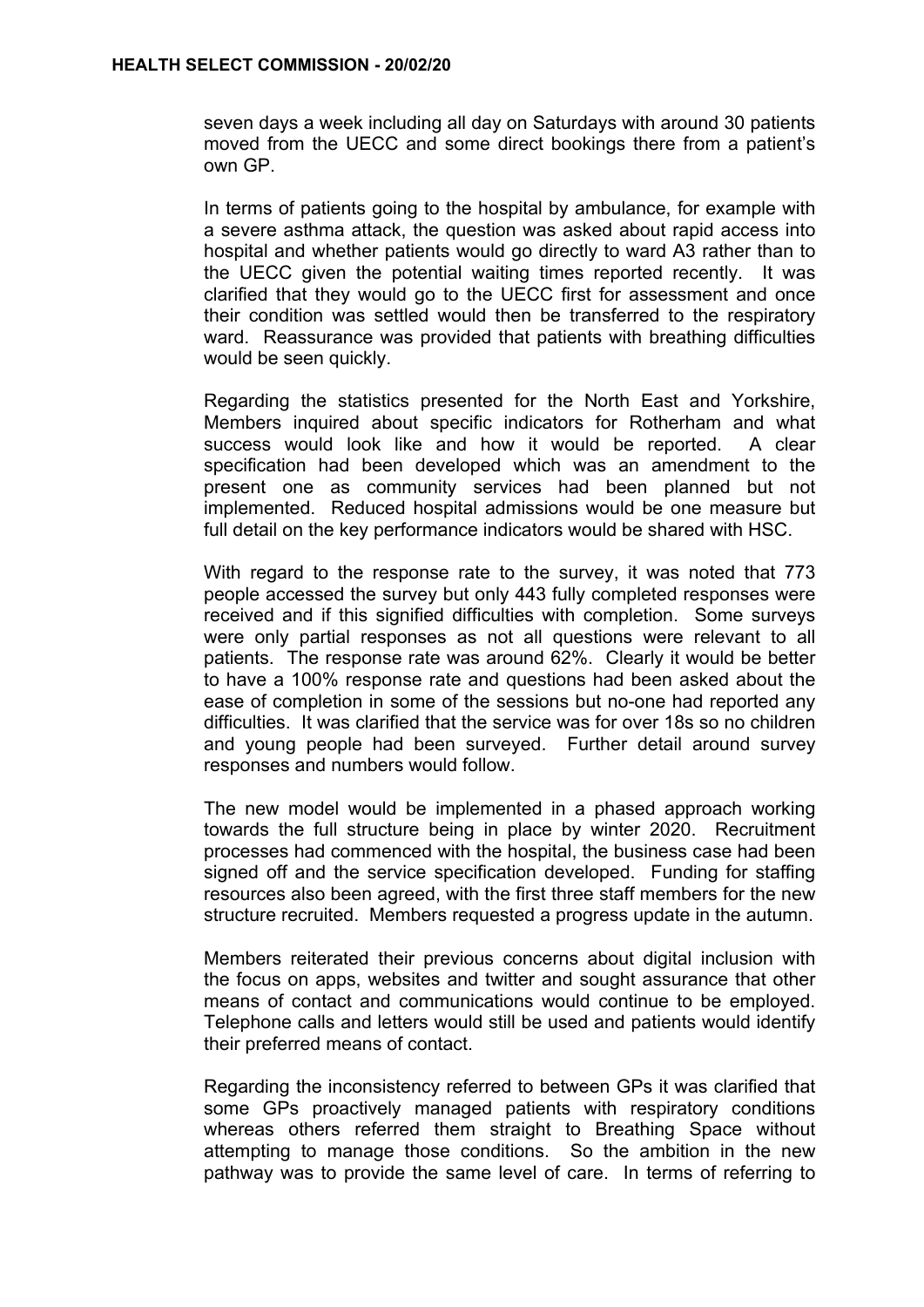end of life care assurance was sought that this would be handled sensitively with patients due to the potential psychological impact.

In terms of asbestosis and where this fitted in the model this was a more specialised service and the Sheffield respiratory team provided support for Rotherham patients.

The Head of Commissioning was thanked for her presentation.

Resolved:- To note the information provided and to schedule a further update in the work programme for October 2020 when the full new structure would be in place.

# **67. ROTHERHAM LONELINESS ACTION PLAN 2020-2022**

The Cabinet Member for Adult Social Care and Housing introduced the draft Rotherham Loneliness Plan 2020-22, which was important given the strong negative impact that loneliness could have on people's mental and physical health. Loneliness is a priority within the Health and Wellbeing Board Strategy (Aim 4) and the plan was a key aspect of the Health and Wellbeing Board's agenda on the preventative side. There was also an important role for ward members in this work.

It was essential to recognise the difference between loneliness and isolation and also to be aware that loneliness could affect people of any age; it was not confined to older people. The causes of loneliness were difficult to determine but known trigger factors could be seen at an individual, community and societal level. In order to tackle loneliness and promote good social connections a collective response was required from individuals, communities, statutory partners, voluntary and community sector and local businesses. Actions to tackle loneliness could be very simple and in many cases low cost, building on local assets.

The overall vision in the plan stated: "People of all ages in Rotherham feel more connected to others and loneliness is reduced". Underpinning this vision, a high level action plan had been developed, informed by a stakeholder event, focus groups and needs analysis work. It was based on four broad aims, as follows:

- 1. To make loneliness everyone's responsibility.
- 2. Improving how organisations and services in Rotherham connect people

at risk of experiencing loneliness to support.

- 3. Make it easier for people living and working in Rotherham to access information about local community groups, activities and support services for loneliness.
- 4. Spread good practice and encourage knowledge sharing on tackling loneliness across Rotherham.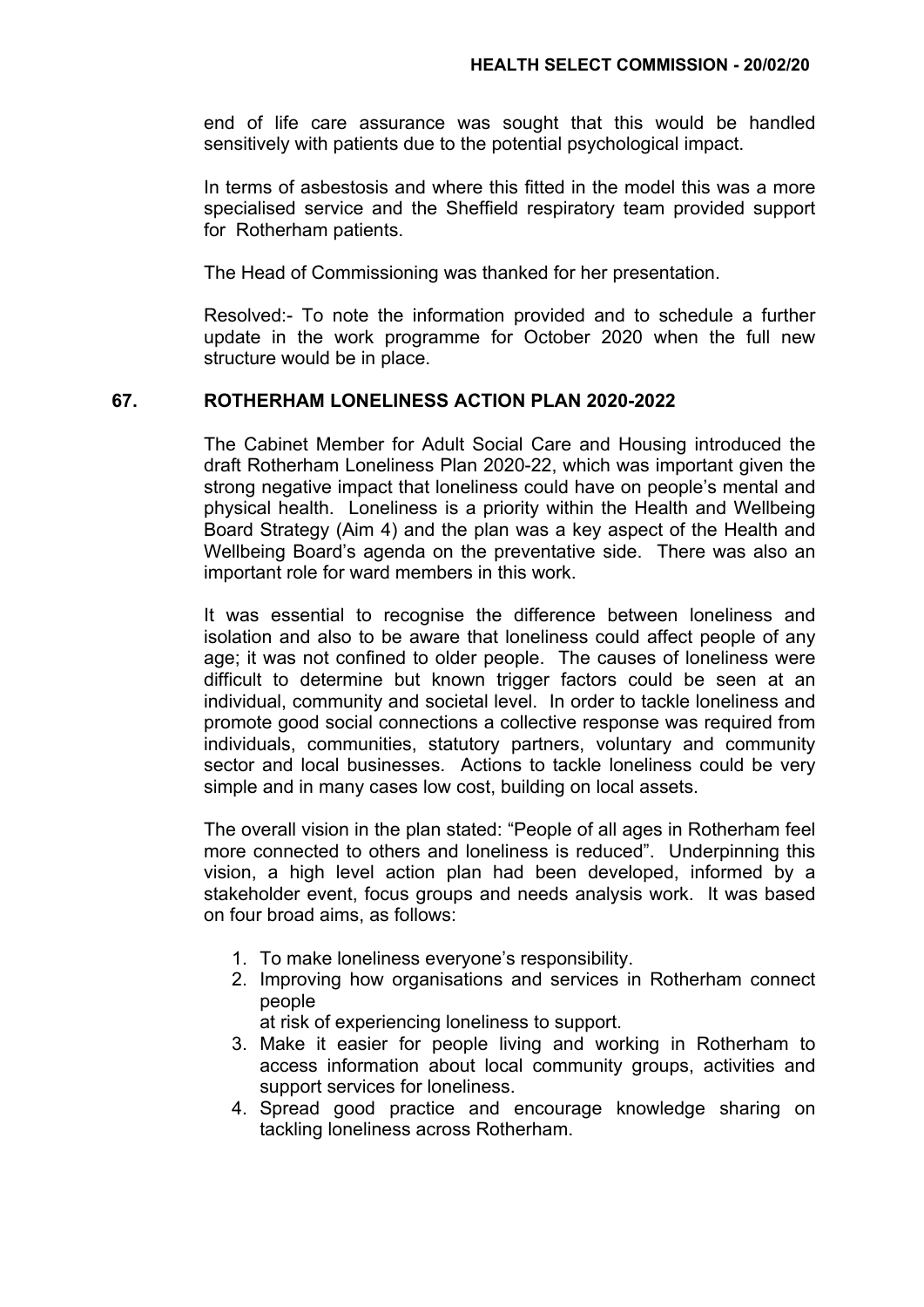Members recognised the difficulties in detecting loneliness and that it was hard for people to admit to feeling lonely. They welcomed having a good plan in place and asked whether it was likely to be further developed and refined over time. This was confirmed as the evidence base was still emerging so any local initiatives would to be thoroughly evaluated and reported on, taking the learning and building from that.

Raising awareness with partners of what was already happening in communities, such as the coffee mornings organised by Churches Together was highlighted. Officers were mindful that a lot of good practice was happening and were attempting to bring everything together in one directory by encouraging people to include activities in GISMO the on-line database hosted by Voluntary Action Rotherham. The Making Every Contact Count initiative would play a key part in identifying loneliness through staff sensitively asking questions and spotting triggers such as life events.

As GISMO was central to informing people about activities and groups, assurance was sought in relation to funding to maintain and update the information. The CCG had provided funding to update it but there was uncertainty regarding funding for the next few years, although it was hoped to access South Yorkshire and Bassetlaw funding for the "connectedness" workstream.

A question was asked about the research citations in relation to loneliness being more harmful than smoking 15 cigarettes a day and for loneliness as a factor in higher demand on public services. Some of this had emerged from conversations with front line staff and partners, health data and also some pieces of national research, for example that of the Jo Cox Foundation who continued to work on this topic. In terms of commissioning further research, this would be likely nationally but given the tightness of resources it would be more a case of using local assets in Rotherham. More could be done and the findings from the focus groups with tenants, older people and young people had been helpful as groups could often identify a simple solution. For example, raising having a trusted adult to talk to for young people. Members added that if this harm could be proved empirically a case could be made for shifting resources, including into preventative work. There was a reliance on the voluntary and community sector as well with costs involved in ensuring a body of volunteers could be trained and retained, which might merit dialogue with Voluntary Action Rotherham about their plans for volunteers. Officers reiterated the need for individual and collective responsibility across agencies and that much could be done at low or no cost.

The value of social prescribing through GPs was acknowledged and potentially could assist with some of the people going to health services with more of a social than a medical need, but again this linked back to people being able to get a GP appointment. Work was taking place with the Primary Care Networks' Link Workers who did the signposting but they were still fairly new in post. Existing social prescribing was available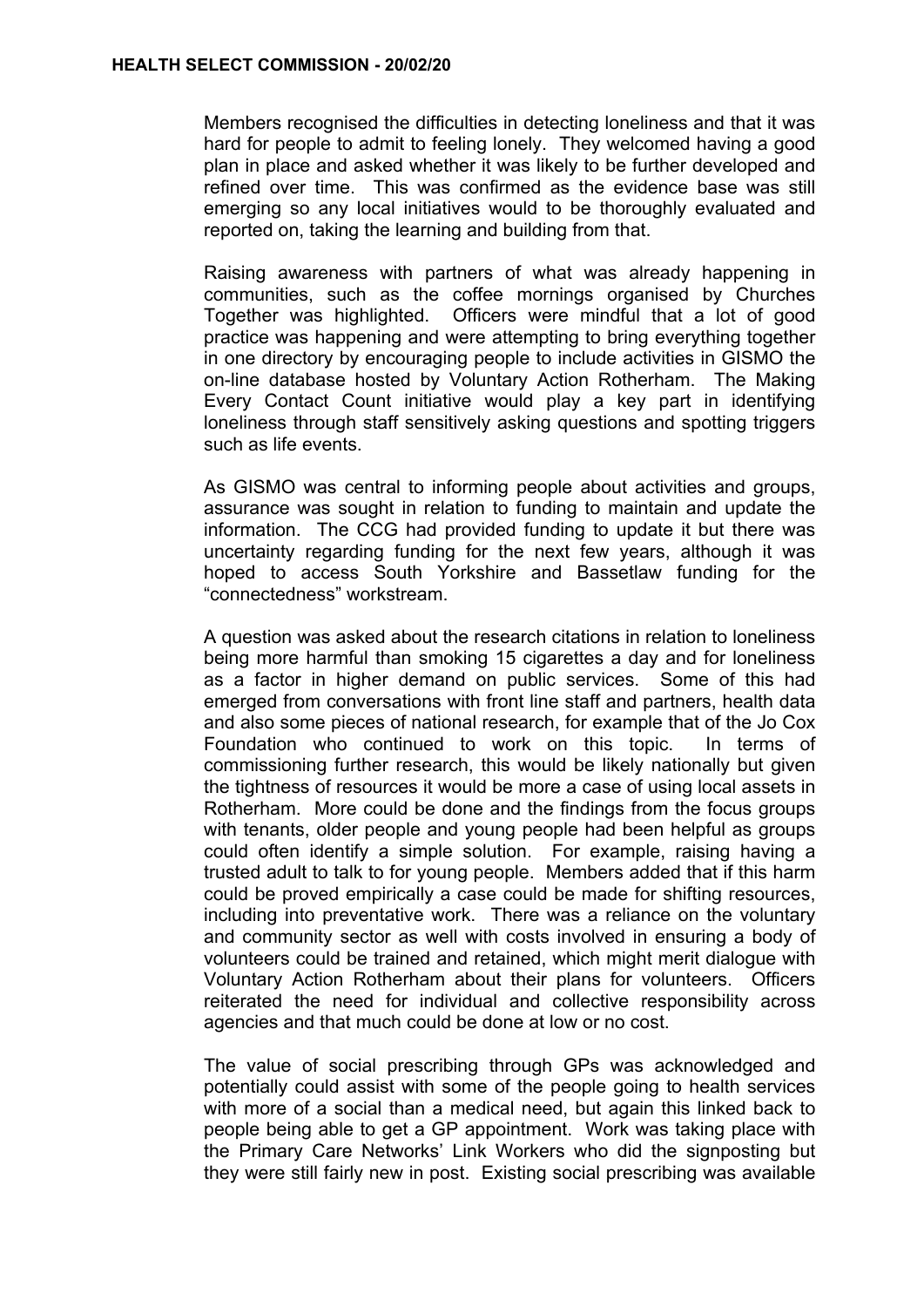only for two specific routes, mental health and long term conditions, but the hope was to expand this more widely by working with the Link Workers. Rotherham was already well ahead in this field through the work introduced by Voluntary Action Rotherham which pre-dated the national requirements.

8 out of 10 carers had reported feeling lonely and Members sought verification that the Loneliness Plan would link in with the Carers Strategy. Cllr Roche confirmed that it would do and admitted that the Carers Strategy had been delayed whilst the new Target Operating Model had been developed and implemented in Adult Care. An officer had now been appointed to develop the strategy which was an essential piece of work as being a carer could be very lonely, especially if the person they supported had complex needs and required a lot of hours of care.

In relation to concerns with the move towards digital by default a query was raised about the potential to use some of the associated savings to establish relationships that may be lost through the move to greater use of technology. Conversely, the positive benefits of technology in helping to address loneliness were raised, including robotic cats that had been positive for people with dementia and enabling the development of on-line communities that helped people make connections around the world.

As the plan was a more strategic high level plan, officers were asked for a follow up once the plan was being implemented to see what was happening as the engagement was a concern.

Members talked about good initiatives they were involved in to help bring people together such as lunches, day trips and a fishing group but had been less successful with projects for men on their own. This challenge was recognised although there had been some successes through the small grants scheme under the suicide prevention work which had been running for two years and did include criteria around addressing loneliness and isolation. A further suggestion was made about trying to bring people together initially through a type of matching process akin to some of the Apps.

Although many of the initiatives discussed involved groups, for some people joining a group could be a difficult step and others might want to find someone to buddy up with instead or alternatively to do something in their own home. Some individual schemes were in place and had led to real friendships. A befriending scheme matched volunteers with an older person for an hour a week and were often mutually beneficial. Work was needed to make others aware of activities the Council offered that were free to attend such as guided walks and in parks.

Given that children and young people experienced loneliness, the Chair asked about work in schools about loneliness; awareness raising with young people, including what to look for and how to be supportive and whether this would be linked to the Trailblazer project. Rich information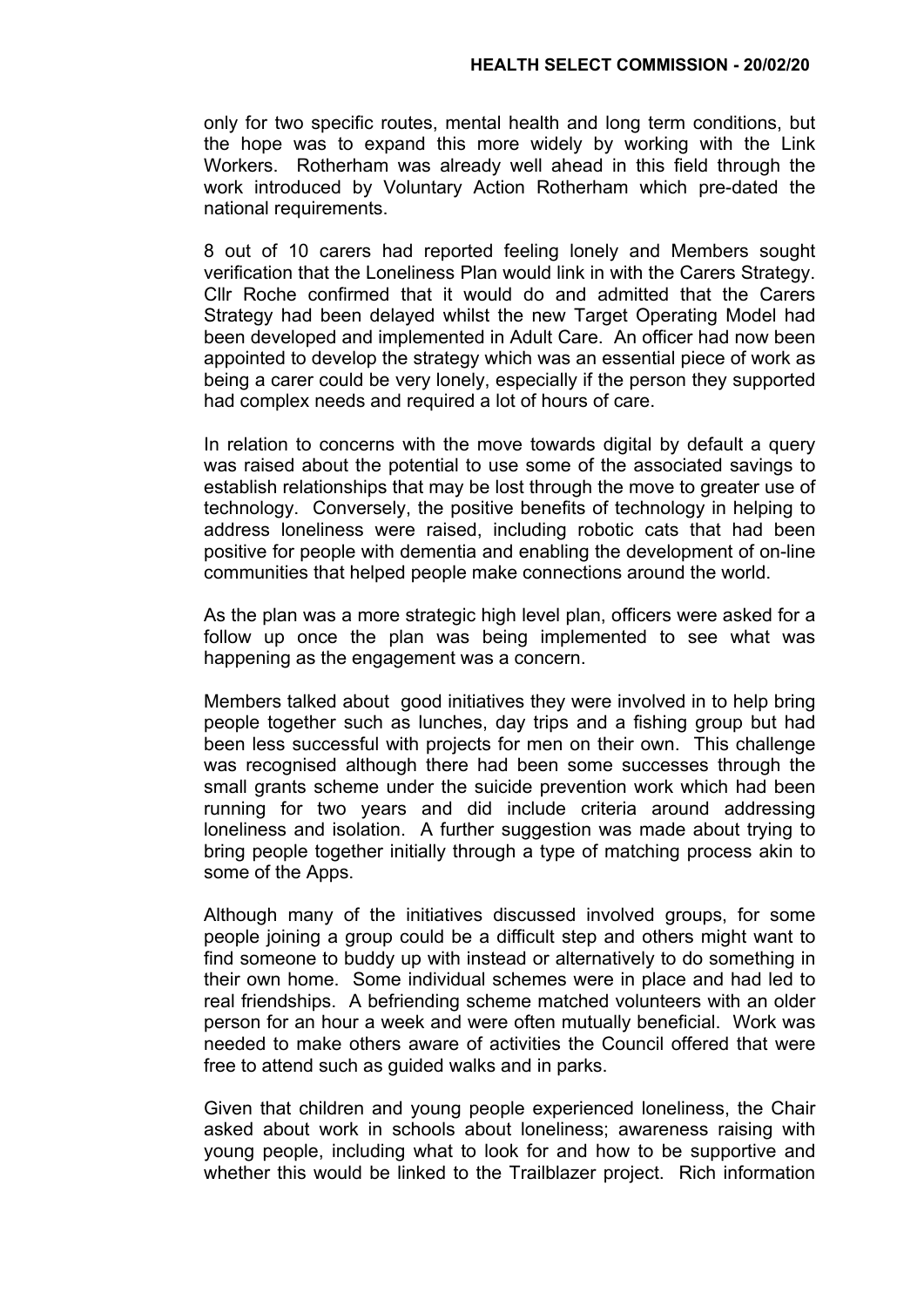had been garnered from the engagement with young people and partners needed to look at where to take this. This had been raised at the Trailblazer group so would be looked at to see how it filtered down to actions. It was being addressed in many schools but not necessarily badged as loneliness.

National performance indicators on loneliness were planned for inclusion in the Public Health Outcomes Framework but these measures would not be finalised until November although a number of suggestions were being discussed.

In summary, the feedback from Health Select to be considered to inform the final draft of the plan was:

- referencing of research sources to be clearer
- ensure a link to the Carers Strategy (which also links to the respiratory pathway)
- report back on progress with detailed examples (to link into agreed reporting)
- better links to schools including Trailblazer
- importance of empirical evidence to support funding requests or resource shifts

Officers and the Cabinet Member were thanked for presenting the plan. If Members had any further thoughts, they were encouraged to submit them by 1 March 2020. The Chair also confirmed that the Carers Strategy would be included in the work programme for 2020-21.

Resolved:-

- 1) To note the draft plan and timescales for consultation.
- 2) To submit comments on the draft action plan.
- 3) To receive the final version after sign off by the Health and Wellbeing Board in March 2020.

## **68. OUTCOMES OF WORKSHOP ON REFRESH OF ROTHERHAM INTEGRATED HEALTH AND SOCIAL CARE PLACE PLAN**

A short briefing paper summarised key points raised at the workshop held in January to scrutinise the refreshed Rotherham Integrated Health and Social Care Place Plan. The purpose of the session had been to consider and comment on the general thrust of the plan, priorities and focus – including any perceived gaps and any specific issues in relation to any of the three transformation workstreams. Delivery and governance arrangements and how partners would measure success was also covered.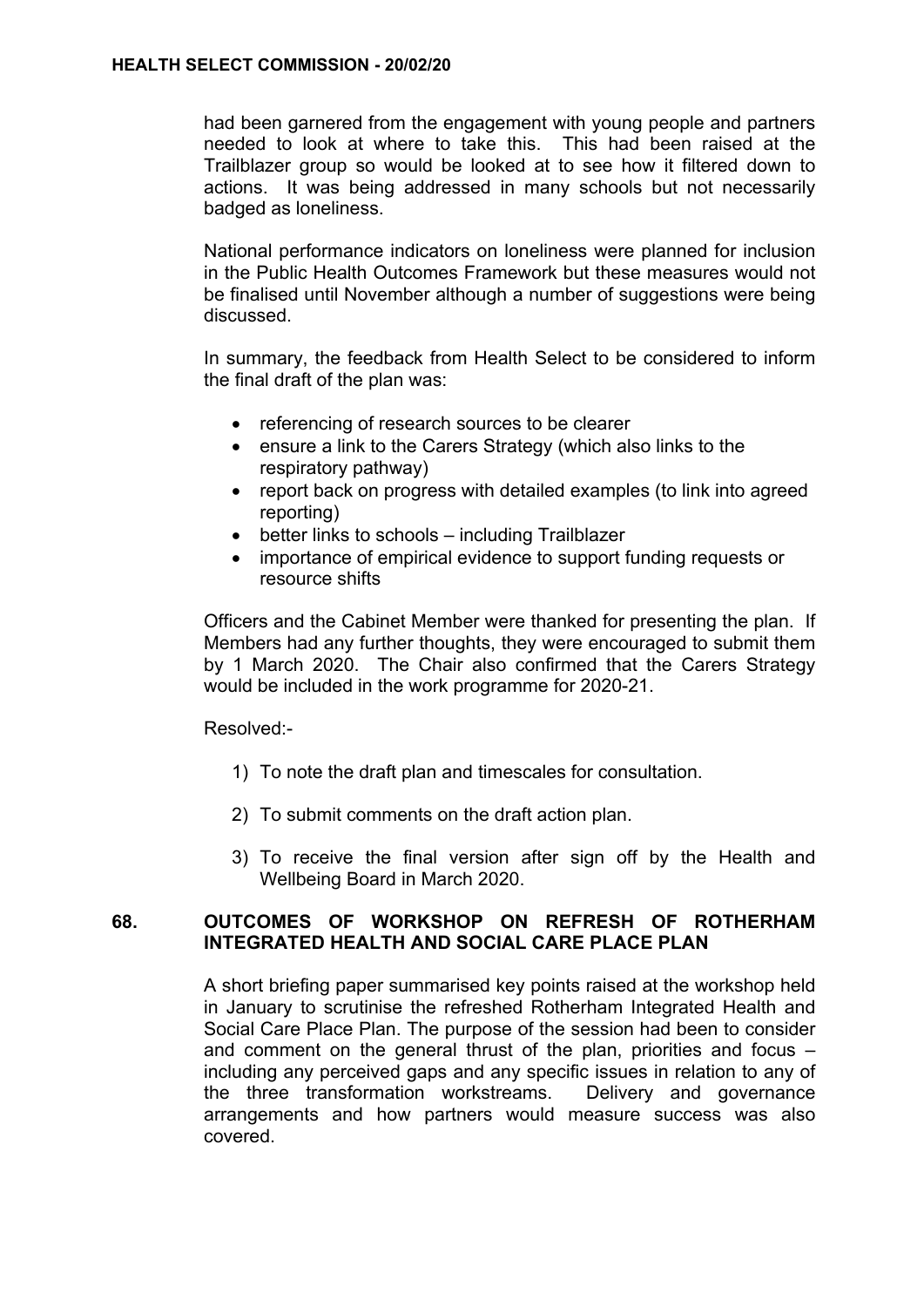Five recommendations resulted from the workshop

- 1. That consideration be given to renaming the Transformation Group as the Mental Health, Learning Disability and Autism Transformation Group to give Autism greater recognition as a discrete issue.
- 2. That the issues raised in section 3 be considered by the Integrated Care Partnership for inclusion within the plan or in existing workstreams as appropriate.
- 3. That a further update on the development of Primary Care Networks and transformation of Primary Care be presented to the Health Select Commission in 2020-21.
- 4. That the final draft of the refreshed plan be circulated to the Health Select Commission.
- 5. That following consideration of this paper written feedback is provided to the Health Select Commission for its meeting in March.

The Chair of Licensing Board and Licensing Committee praised the speedy responses from health partners to requests for information related to licensing. It was also hoped to make good use of the alcohol and licensing toolkit once in place. Officers were already using an excel based version and it would soon be available within the Rotherham Data Hub (formerly known as the Joint Strategic Needs Assessment or JSNA) in a more accessible way. All the information was now available to inform analysis of specific areas.

Members were advised that in relation to recommendation 1 above, it had already been confirmed that the name of the group would be changed but to include Neurodevelopment rather Autism, which was a broader term.

Resolved:- To note the recommendations made at the workshop as set out in section 4 of the briefing.

# **69. SOUTH YORKSHIRE, DERBYSHIRE, NOTTINGHAMSHIRE AND WAKEFIELD JOINT HEALTH OVERVIEW AND SCRUTINY COMMITTEE - UPDATE**

The Governance Advisor confirmed that the date of the next meeting had not been finalised but was expected to be in March. The Health Select Commission was informed that Wakefield Council had withdrawn from the joint committee.

# **70. URGENT BUSINESS**

The Chair advised that there were no matters of urgent business to discuss at the meeting.